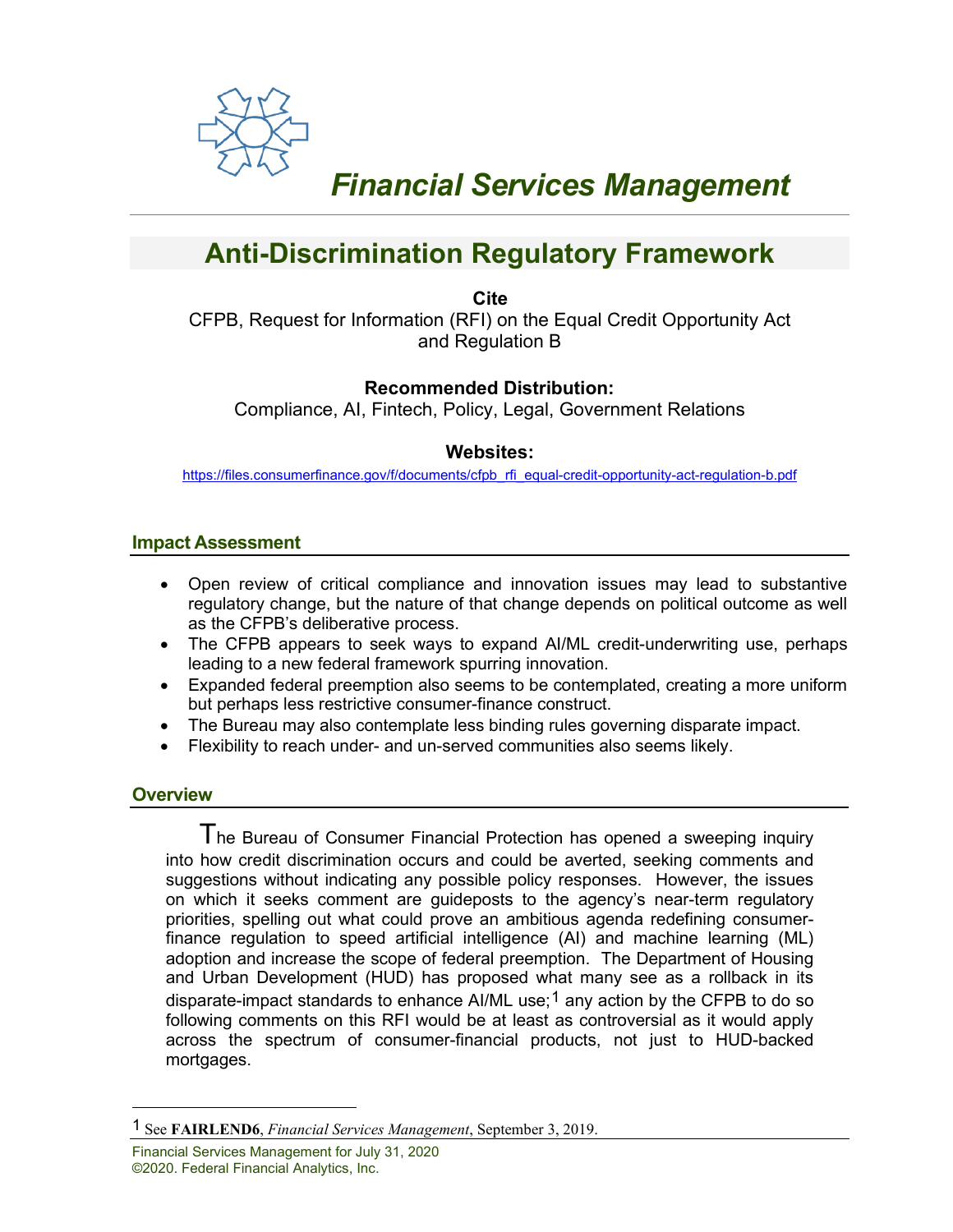Although other federal financial regulators retain authority to enforce the ECOA and its rules, the Dodd-Frank Act gave primary jurisdiction in this arena to the CFPB.[2](#page-1-0) As a result, its standards have far-reaching implications for both banks and perhaps most especially nonbanks not otherwise subject to supervision or direct federal enforcement in this high-profile arena. However, going beyond enforcement to enhance fair access to credit, the CFPB now also views its mission as fostering innovation. As a result, any regulatory actions it may take in the wake of this inquiry could lead to more stringent enforcement of current standards, liberalizations some may contest as authorizing new forms of discrimination, or a new framework combining effective anti-discrimination standards with the increasingly technologydriven nature of retail finance. Given that this inquiry will likely not be finished until after the November election (see below), submissions to the Bureau now will frame debate and provide critical input to it, but not necessarily shape action along lines sometimes suggested in the RFI.

As discussed below, the RFI lays out questions without providing much insight into how the Bureau intends to answer them. However, one question does suggest that a longstanding controversy may await resolution until the Bureau decides how to proceed following review of RFI comments. The Dodd-Frank Act also requires the CFPB to establish a reporting system for small-business lending under the ECOA akin in some ways to those demanded for mortgages under the Home Mortgage Disclosure Act (HMDA). The Bureau has yet even to propose reporting standards despite ongoing calls in Congress for it to do so, but Director Kraninger has most recently indicated that reporting rules might be proposed later this year.<sup>[3](#page-1-1)</sup> This may be challenging if comments solicited in this RFI are taken into account.

Any federal standards expanding AI/ML use would have significant structural impact on credit underwriting and on the extent to which fintech and even bigtech entities could make use of their enormous troves of data to expand their financialservices footprint. So far, the banking agencies and the Bureau have taken a very cautious stand on the use of alternative data. $4$  Without like-kind action by the banking agencies, CFPB policy expanding AI/ML use and clarifying questions such as how adverse-action letters comply would open new frontiers for nonbanks and pose significant competitiveness challenges for more traditional consumer-finance companies.

As noted, the RFI also asks for views on the extent to which the ECOA and its implementing rules should preempt state law. This is permitted only when the Bureau determines that a state law is inconsistent with federal law. How this finding is made essentially determines whether the U.S. has a highest or lowest common denominator approach to consumer-finance anti-discrimination regulation based on whether the Bureau prefers states with more or less punitive standards. Regardless of its construct, expansive federal preemption could create legal certainty and uniformity providing considerable operational efficiency for consumer-finance companies operating in several states or across the country. Paired with the OCC's

<span id="page-1-0"></span><sup>2</sup> See **CONSUMER14**, *Financial Services Management*, July 19, 2010.

<span id="page-1-1"></span><sup>3</sup> See *Client Report* **CONSUMER33**, February 6, 2020.

<span id="page-1-2"></span><sup>4</sup> See **FCRA29**, *Financial Services Management*, December 11, 2019.